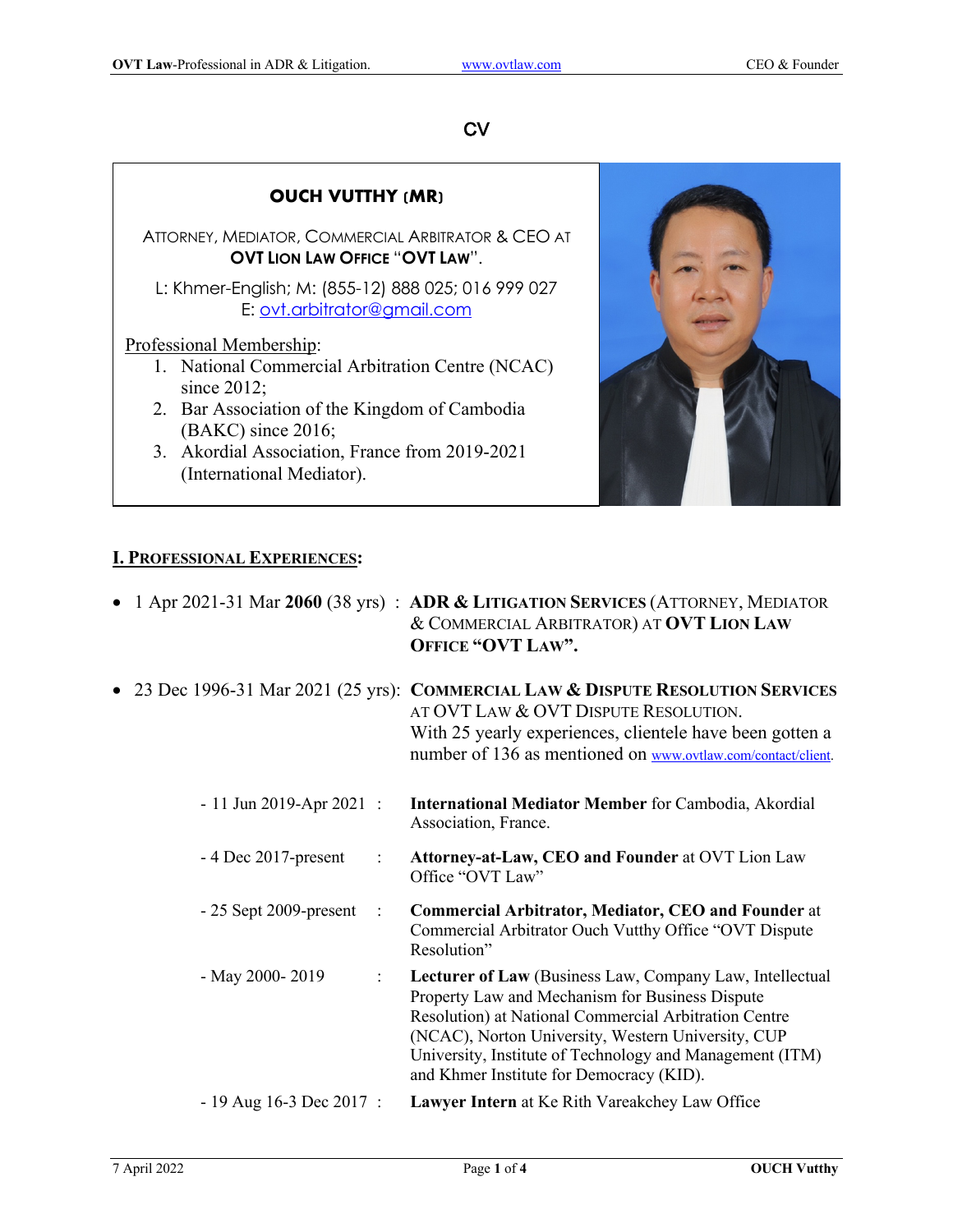| $-$ Sept 2015-20 Jun 2016 :    | Head of Case Management for NCAC (World Bank projects<br>cooperated with Department of International Cooperation,<br>DICO, MoC)                                                                                                                                                                                                                                                                                                                                    |
|--------------------------------|--------------------------------------------------------------------------------------------------------------------------------------------------------------------------------------------------------------------------------------------------------------------------------------------------------------------------------------------------------------------------------------------------------------------------------------------------------------------|
| - Sept $1998-25$ Sept $2009$ : | Legal & Commercial Dispute Settlement Official, Legal<br>Affairs Dept., Ministry of Commerce (MoC).                                                                                                                                                                                                                                                                                                                                                                |
| $-23$ Dec1996-2011             | <b>Legal Adviser</b> at Law Firms, Private Companies and on<br>Projects in which are as Dy Borima & Associates, BNG<br>Advocates & Solicitors, SBK Research & Development Co.,<br>Ltd.; National Election Committee (NEC) and Legal Students<br>'Theses (Business Registration Administration in Cambodia,<br>Formation Process of Establishing Stock Exchanges in<br>Cambodia and Administration & Implementation of<br>Intellectual Property Rights in Cambodia) |

## **II. EDUCATION & TRAINING:**

- Master of Law (LL.M.), Comparative & International Law, 2010-2012 at Royal University of Law and Economics (RULE)-Lumière University of Lyon 2, France.
- Academic Law of Commercial Enterprises, 1998 from World Bank/MoC, Cambodia.
- Bachelor Degree of Law (LL.B.), 1993-1998 at RULE, Cambodia.
	- o Method of Writing and Scrutinizing Arbitral Awards certificate, NCAC (2018)
	- o Lawyer training certificate (180 hrs), BAKC & Lawyer Profession Training Center (2017).
	- o Commercial Arbitration Skills & Commercial Laws certificate, NCAC (2017).
	- o International Trade Law certificate, Singapore (2007).
	- o WTO Law & Regulations certificate, Vietnam (2005).
	- o International Civil & Commercial Law certificate, Japan & JICA (2002).
	- o Commercial Law & Dispute Resolution certificate, MoC& DFDL (1999).
	- o Fluent in English (taken the TOEFL-CBT test at Thailand in 2005).

## **III. WORKSHOP/SEMINAR AND CONFERENCE:**

| <b>Expertise</b> | Workshop/Seminar                                                                   | <b>Conference/General</b> | Date         | Organizer              |
|------------------|------------------------------------------------------------------------------------|---------------------------|--------------|------------------------|
| <b>Subjects</b>  |                                                                                    | <b>Assembly</b>           |              |                        |
| Lawyer           |                                                                                    |                           |              |                        |
|                  |                                                                                    | The $21st - 26th$ Annual  | 16 Oct 2016- | <b>BAKC</b>            |
|                  |                                                                                    | General Assembly of       | 2021.        |                        |
|                  |                                                                                    | <b>BAR</b> Association of |              |                        |
|                  |                                                                                    | the Kingdom of            |              |                        |
|                  |                                                                                    | Cambodia                  |              |                        |
|                  |                                                                                    | National Conference on    | 11 Nov 2021  | MoC & ASEAN            |
|                  |                                                                                    | Consumer Protection.      |              |                        |
|                  | Necessary Strategies for Lawyers in commercial<br>arbitration proceedings Webinar. |                           | 15 Mar 2022  | <b>BACK &amp; NCAC</b> |
|                  | Lawyer & Technology Webinar.                                                       |                           | 14 Mar 2022  | <b>BACK &amp; IDG</b>  |
|                  | បណ្តឹងតវ៉ារបស់តតិយជនក្នុងនីតិវិធីចាត់ចែងរក្សាការពារ                                |                           | 10 Feb 2022  | <b>BAKC</b>            |
|                  | សិទ្ធិផ្តាច់មុខនិងបញ្ហាប្រឈមនានាក្នុងវិស័យឧស្សាហ៍កម្មយានយន្តកម្ពុជា                |                           | 16 Dec 2021  | IPAC & MoC             |
|                  | ដីការសម្រេចចាត់ចែងបណ្តោះអាសន្ន                                                     |                           | 30 Dec 2021  | <b>BAKC</b>            |
|                  | Intellectual Property in the Fashion & Garment<br>Industry                         |                           | 1 Dec 2021   | <b>IPAC</b>            |
|                  | ដិការសម្រេចសម្រេចរឹបអូសជាបណ្តោះអាសន្ន                                              |                           | 8 Dec 2021   | <b>BAKC</b>            |
|                  | New Law on Investment of Cambodia Webinar.                                         |                           | 10 Nov 2021  | <b>CCC</b>             |
|                  | WIPO IP Diagnostics Going Global Webinar.                                          |                           | 9 Nov 2021   | <b>WIPO</b>            |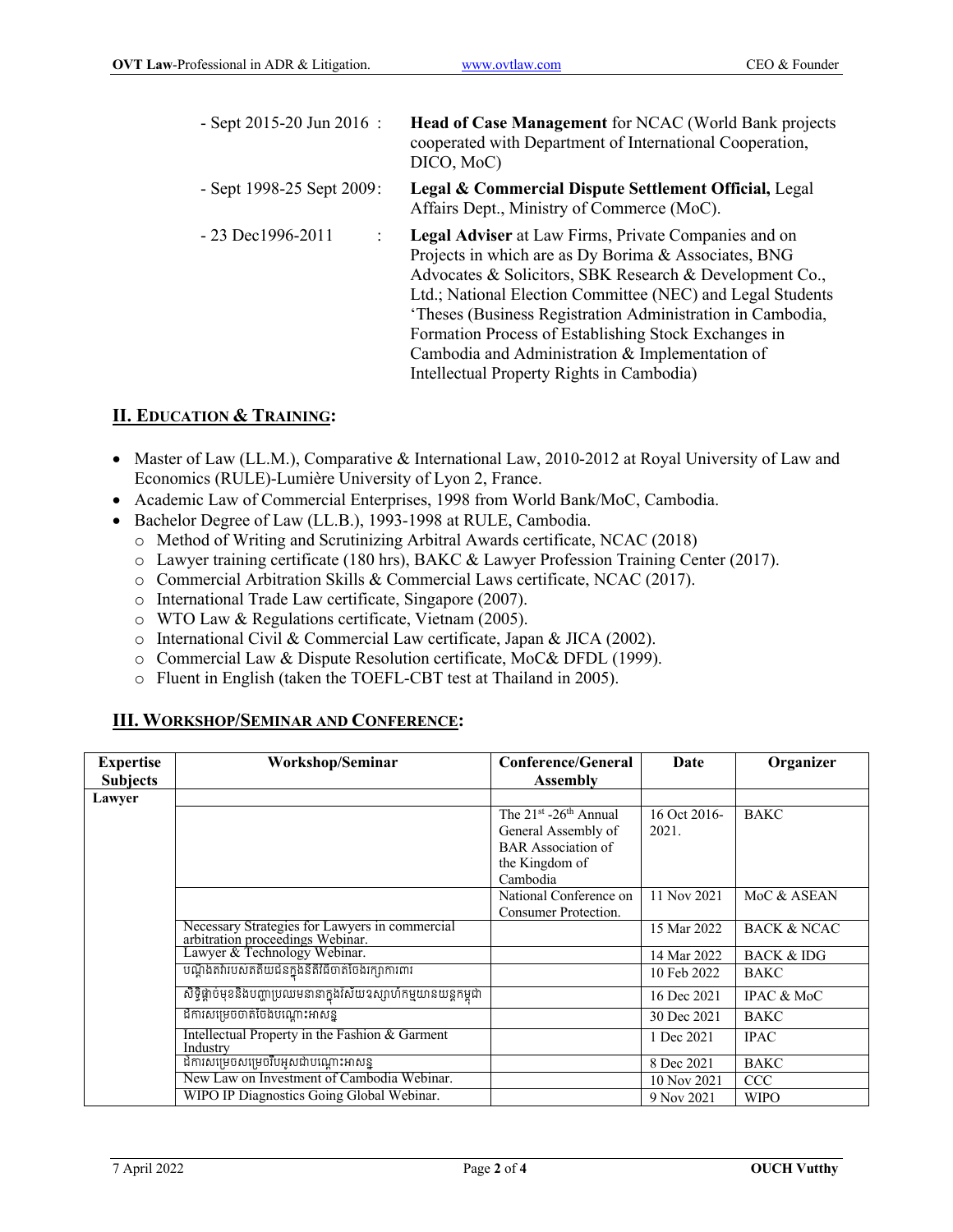| UK-ASEAN IP Innovation Webinar.                                                                                                                                                                  |                                                                                                        | 8 Nov 2021                | <b>UK-ASEAN</b>                                           |
|--------------------------------------------------------------------------------------------------------------------------------------------------------------------------------------------------|--------------------------------------------------------------------------------------------------------|---------------------------|-----------------------------------------------------------|
| UK-ASEAN IP Enforcement Webinar.                                                                                                                                                                 |                                                                                                        | $\overline{22}$ Sept 2021 | <b>UK-ASEAN</b>                                           |
| Lawyer's Roles and Appeal Court Proceeding<br>Webinar.                                                                                                                                           |                                                                                                        | 15 Sept 2021              | <b>BAKC</b>                                               |
| UK-ASEAN IP E-Commerce Webinar.                                                                                                                                                                  |                                                                                                        | 23 Aug 2021               | <b>UK-ASEAN</b>                                           |
| មូលដ្ឋានគ្រឹះនែនីតិវិធីចាត់ចែងរក្សាការពារ                                                                                                                                                        |                                                                                                        | 11 Aug 2021               | <b>BAKC</b>                                               |
| ការអនុវត្តនីតិវិធីប្រឆាំងនឹងផលិតផលក្លែងក្លាយ                                                                                                                                                     |                                                                                                        | 30 Jul 2021               | $IPAC$ , គបផក $&$ $PP$                                    |
| និងបទល្មើសកម្មសិទ្ធិបញ្ញា                                                                                                                                                                        |                                                                                                        |                           | Court.                                                    |
| Drafting a Good Contract for a Client and<br>Negotiating, Mediating for Commercial Contracts.<br>IP Services and Tools to Business Webinar.                                                      |                                                                                                        | 29 Jul 2021               | <b>BAKC</b>                                               |
|                                                                                                                                                                                                  |                                                                                                        | 28 Jul 2021               | MoC & ASEAN                                               |
| New Regulations on E-Commerce in Cambodia<br>Webinar.                                                                                                                                            |                                                                                                        | 25 Jun 2021               | MoC, ADB &<br>EUROCHAM.                                   |
| IP Dispute Resolution through Administrative<br>Procedures and Arbitration Webinar.                                                                                                              |                                                                                                        | 23 Jun 2021               | MoC, IPAC &<br>NCAC.                                      |
| Stakeholder Dialogues on Consumer Protection-<br>Promoting Ethical Business in Cambodia: Protecting<br><b>The Latest Trends and Development in IP</b><br>The Latest Trends and Development in IP |                                                                                                        | 28 Jan 2021               | MoC, EU &<br>ASEAN.                                       |
| Innovation Webinar.                                                                                                                                                                              |                                                                                                        | 24-25 Nov<br>2020         | <b>UK-ASEAN</b>                                           |
| Protecting Designs Internationally with the Hague<br>System for Cambodia.                                                                                                                        |                                                                                                        | 29 Oct 2020               | <b>IPAC &amp; WIPO</b>                                    |
|                                                                                                                                                                                                  | Conference on<br><b>Intellectual Property</b>                                                          | 28 Jan 2020               | MoIH & EPO                                                |
|                                                                                                                                                                                                  | <b>Business Forum:</b><br>Cambodia Business<br>Insights & Trends 2020                                  | 06 Dec 2019               | Cambodia Chamber<br>of Commerce                           |
|                                                                                                                                                                                                  | The first Assembly of<br><b>Intellectual Property</b><br>Association of<br>Cambodia (Active<br>Member) | 16 Aug 2019               | IPAC/MoC                                                  |
| <b>Benefit of Industrial Property</b>                                                                                                                                                            |                                                                                                        | 15 Aug 2019               | MoIH & KIPO                                               |
|                                                                                                                                                                                                  | Conference on<br>Globalizing Your<br>Practice "Opportunities<br>and Challenges"                        | 1 Nov 2018                | BAKC &<br><b>International Bar</b><br>Association         |
| <b>Tax Disputes</b>                                                                                                                                                                              |                                                                                                        | 3 Aug 2017                | DoT, BACK & MoJ                                           |
| Secured Transaction Legal Knowledge                                                                                                                                                              |                                                                                                        | 15 Jul 2017               | <b>IFC/BACK</b>                                           |
| IP Attorney Profession & Patent                                                                                                                                                                  |                                                                                                        | 2-3 Mar 17                | MoC/IPAC                                                  |
| Defending Rights by Court                                                                                                                                                                        |                                                                                                        | 09 Dec 2016               | <b>BAKC</b>                                               |
| Claiming and Inputs of Complaints                                                                                                                                                                |                                                                                                        | 08 Dec 2016               | <b>BAKC</b>                                               |
|                                                                                                                                                                                                  | International<br>Conference on Legal<br>and Business                                                   | 17 Nov 2016               | IPAC, MoJ, BACK<br>& RULE                                 |
| Questioning Techniques and Using the National and<br>International Laws in showing as the Arguments                                                                                              |                                                                                                        | 05 Oct 2016               | <b>BAKC &amp; UN</b><br>Commissary Office<br>in Cambodia. |
|                                                                                                                                                                                                  | Forum between BACK<br>and Anti-Corruption<br>Unit (ACU)                                                | 27 Sept 2016              | <b>BAKC</b>                                               |
| Evidence Analysis & the New Pre-Trial Detention<br>Form Uses.                                                                                                                                    |                                                                                                        | 09 Sept 2016              | <b>BAKC</b>                                               |
|                                                                                                                                                                                                  | ASEAN regional on<br>Economics of<br>Monopoly and<br>Dominance                                         | 2008                      | ADB Institute,<br>Vietnam                                 |
|                                                                                                                                                                                                  | <b>ASEAN</b> on Developing<br>Handbook on<br>Competition Policy and<br>Law                             | 2008                      | InWent, Indonesia                                         |